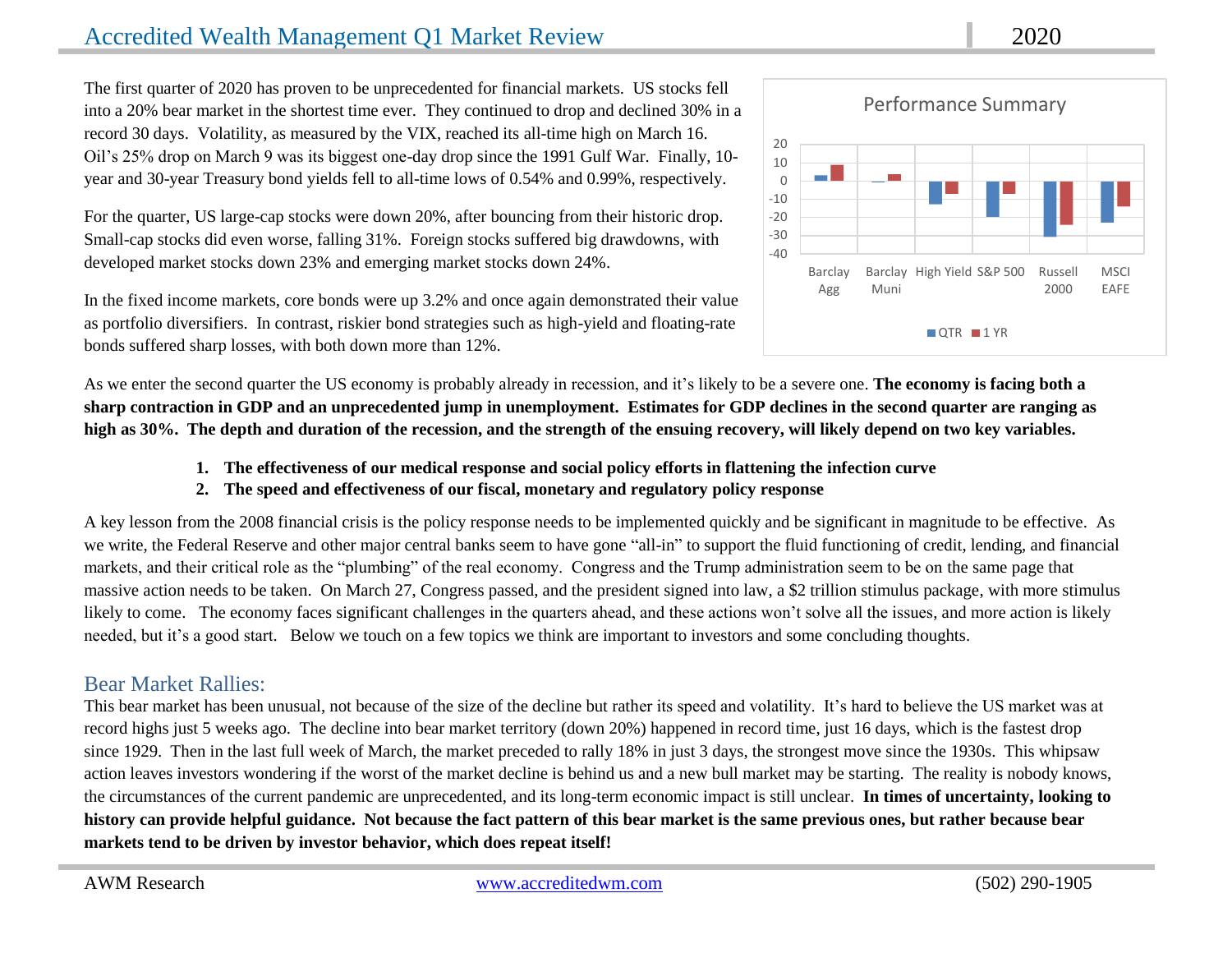# Accredited Wealth Management Q1 Market Review 2020

**It's important to remember that bear market rallies, like we experienced in late March, are not unusual and should be kept in perspective.** For example, between September and December 2008, the S&P 500 experienced six distinct bounces of 9% or more, occurring between one and six trading days. Despite those bear market rallies the market low did not actually occur until March of 2009, when the pace of economic decline began to slow. The table below is a summary of global bear market rallies experienced since the 1980s. It highlights the number of "rallies" that occurred during each bear market, how long they lasted, the magnitude of their returns, and other measures. The takeaway being, it is not usual to see multiple rallies before the ultimate bottom is reached, and we are not convinced the market low is in. **As a reminder, here are some of the preconditions we will look for to have confidence we are close to the bottom of this bear market: 1- cheap valuations; 2- coordinated monetary & fiscal policy; 3- a slowing in virus transmissions; 4- improving breadth (technical conditions) in the market.** 

### Dividends:

**Looking forward we believe dividends will be a large component of future returns and an area where investors should focus their attention.**

However, we caution that investors need to be selective in the dividend securities they choose. As analysts are projecting S&P 500 dividends will decline by as much as 25% in 2020. To capitalize on the opportunity in dividends, and limit the risk of dividend cuts, we suggest investors focus on the following when selecting investments. Avoid the hardest-hit sectors with risky business models, and look for companies with these qualities: strong balance sheets (low leverage, reasonable payout ratios, sustainable earnings growth), and have a long history of consistently paying dividends.

## Closing Thoughts:

While the news may sound dark and hopeless at

#### **Exhibit 3: Historical examples of bear market rallies**

MSCI AC World - Bear Market Rally

| Global<br><b>Bear Market Rally</b> |           |           | Length<br>days | <b>MSCI AC World</b><br>09 | <b>Cyclicals vs. Defensives</b><br>(%) | Value vs. Growth<br>(X) | <b>EM vs. DM</b><br>(35) | Small vs. Large<br>(%) | <b>US 10y BY</b><br>(A bp) |
|------------------------------------|-----------|-----------|----------------|----------------------------|----------------------------------------|-------------------------|--------------------------|------------------------|----------------------------|
| <b>Recession &amp;</b>             | 26-Oct-81 | 04-Dec-81 | 39             | 10.3                       | 0.2                                    | $-1.8$                  |                          | $\overline{a}$         | $-2.44$                    |
| <b>Stagflation</b>                 | 17-Mar-82 | 07-May-82 | 51             | 9.2                        | 0.6                                    | $-1.3$                  | $\mathbf{r}$             | ×                      | $-0.33$                    |
| Program trading collapse           | 20-Oct-87 | 21-Oct-87 |                | 7.9                        | $-0.8$                                 | 0.0                     | $\sim$                   |                        | $-0.11$                    |
| Recession & Oil shock              | 02-Apr-90 | 17-Jul-90 | 106            | 15.3                       | $-1.3$                                 | $-3.4$                  | 10.0                     |                        | $-0.21$                    |
|                                    | 23-May-00 | 17-Jul-00 | 55             | 8.7                        | 3.6                                    | $-9.1$                  | 3.0                      | 1.0                    | $-0.29$                    |
| bubble                             | 22-Mar-01 | 21-May-01 | 60             | 14.7                       | 5.3                                    | $-0.3$                  | $-7.5$                   | $-0.2$                 | 0.68                       |
|                                    | 21-Sep-01 | 04-Jan-02 | 105            | 20.1                       | 17.8                                   | $-5.1$                  | 13.3                     | 1.5                    | 0.46                       |
| Dat-com                            | 06-Feb-02 | 19-Mar-02 | 41             | 9.2                        | 33                                     | 3.5                     | $-2.2$                   | $-0.4$                 | 0.39                       |
|                                    | 23-Jul-02 | 22-Aug-02 | 30             | 13.9                       | $-3.0$                                 | $-0.6$                  | $-14.8$                  | $-6.7$                 | $-0.16$                    |
|                                    | 09-Oct-02 | 28-Nov-02 | 50             | 18.6                       | 12.6                                   | 6.5                     | $-2.6$                   | $-0.3$                 | 0.67                       |
|                                    | 22-Jan-08 | 27-Feb-08 | 36             | 8.4                        | 55                                     | $-1.9$                  | 6.2                      | 2.5                    | 0.37                       |
| <b>Signs</b>                       | 17-Mar-08 | 19-May-08 | 63             | 13.9                       | 7.0                                    | $-2.0$                  | 5.7                      | $-0.2$                 | 0.53                       |
| Global                             | 17-Sep-08 | 19-Sep-08 | 2              | 8.2                        | 4.9                                    | 2.9                     | 1.8                      | $-0.9$                 | 0.38                       |
| Financial                          | 10-Oct 08 | 14-Oct-08 | 4              | 12.5                       | 0.6                                    | 1.8                     | 1.3                      | $-3.5$                 | 0.18                       |
|                                    | 27-Oct-08 | 04-Nov-08 | 8              | 21.8                       | 5.7                                    | $-0.2$                  | 9.9                      | 0.0                    | 0.03                       |
|                                    | 20-Nov-08 | 06-Jan-09 | 47             | 23.8                       | 8.9                                    | 1.1                     | 6.3                      | 3.3                    | $-0.64$                    |
| China & Oil turbsulences           | 29-Sep-15 | 03-Nov-15 | 35             | 10.8                       | 2.2                                    | $-0.7$                  | 0.1                      | $-2.4$                 | 0.16                       |
| COVID-19                           | 23-Mar-20 | 26-Mar-20 | з              | 16.5                       | 3.1                                    | 1.7                     | $-4.1$                   | 1.1                    | 0.04                       |
| <b>Average</b>                     |           |           | 39             | 13.5                       | 4.2                                    | -0.5                    | 1.8                      | $-0.4$                 | 0.0                        |
| <b>Median</b>                      |           |           | 39             | 13.2                       | 3.4                                    | $-0.5$                  | 1.8                      | $-0.2$                 | 0.1                        |
| <b>Hit rate</b>                    |           |           |                | 100%                       | 83%                                    | 33%                     | 67%                      | 36%                    | 61%                        |

Source: Goldman Sachs Global Investment Research

times, remember this too shall pass. The world has faced many challenges and economic downturns and has always come out on the other side. We are all facing unique risks and unknowns today, but we remain confident in the resilience of the American people and our long-term future. **Don't lose sight that when asset prices drop, future returns increase!** We are seeing much better valuations in global stocks, high-yield bonds, commodities, and other asset classes today that have us more optimistic about future returns than we were a couple of months ago. We anticipate very good buying opportunities ahead but patience may be required first. During these historic times, the key is to make sure your portfolio is well positioned for your specific needs and to stay disciplined in your investment decisions. For anyone withdrawing from their portfolio, it is important to have plenty of liquidity and at least a couple of years of spending set aside in safety assets (cash and high-quality bonds) that will allow you to ride out this period of historic market volatility. If you have any questions about your investment strategy in this market environment don't hesitate to give us a call.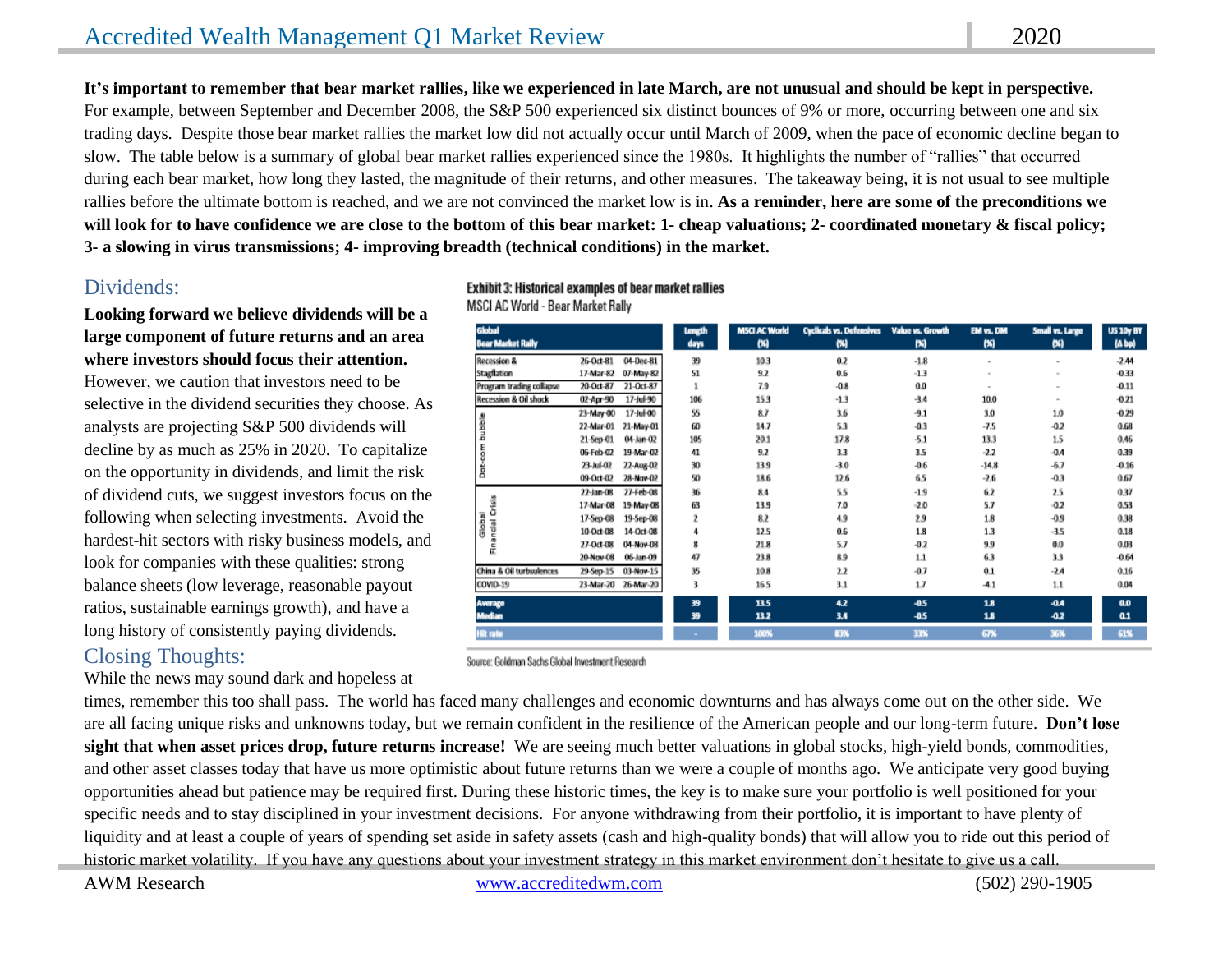| <b>Asset Class</b>         |                   | $\ast$ $\leftrightarrow$ Neutral weight Underweight<br>↑ Overweight                                                                                                                                                                                                                                                                                                               |
|----------------------------|-------------------|-----------------------------------------------------------------------------------------------------------------------------------------------------------------------------------------------------------------------------------------------------------------------------------------------------------------------------------------------------------------------------------|
| <b>Equities</b>            | View*             | <b>Comments</b>                                                                                                                                                                                                                                                                                                                                                                   |
| U.S. Large Cap             |                   | Valuations have improved, but earnings estimates have been slow to be revised downwards. We expect earnings to drop by as<br>much as 30%, which will likely keep pressure on stocks in the near-term. We expect to upgrade stocks on further pullbacks and we<br>believe it will create some great buying opportunities in high quality dividend paying stocks for the long-term. |
| U.S. Small/Mid Cap         |                   | We remain underweight small/mid-cap stocks and believe low quality and over leveraged businesses are most at risk. When this<br>economic cycle bottoms we will look for upgrade opportunities.                                                                                                                                                                                    |
| International<br>Developed | $\leftrightarrow$ | Valuations are attractive for the long-term. We like dividend paying stocks but would focus on the highest quality balance sheets<br>with consistent earnings power and relatively low payout ratios. We plan to upgrade on further pullbacks.                                                                                                                                    |
| <b>Emerging Markets</b>    | $\leftrightarrow$ | Valuations are very attractive for the long-term. However, emerging markets tend to be high beta and are always susceptible to<br>further selloffs in bear markets and volatile times. Wait till this crisis settles down and then upgrade to an overweight.                                                                                                                      |
| $\mathbf{r}$               |                   |                                                                                                                                                                                                                                                                                                                                                                                   |

| <b>Fixed Income</b>     |                   |                                                                                                                                                                                                                                                        |
|-------------------------|-------------------|--------------------------------------------------------------------------------------------------------------------------------------------------------------------------------------------------------------------------------------------------------|
| <b>Investment Grade</b> |                   | With the 10- year treasury yield near 0.6% we are under-weight core bonds and overweight cash. We recommend keeping some<br>exposure for disciplined risk management and diversification purposes.                                                     |
| High-Yield Bonds        | $\leftrightarrow$ | We have upgraded HY to neutral based on a close to 20% selloff from the peak. Valuations have improved and we are comfortable<br>adding small positions in portfolios, if the selloff continues we will upgrade to overweight as risk/reward improves. |
| <b>Municipal Bonds</b>  | $\leftrightarrow$ | We are neutral on municipal bonds, however they remain attractive for high tax-bracket investors. We have some concerns about<br>liquidity in the short-term and would suggest investing with a long-term mindset.                                     |
| <b>TIPS</b>             | $\leftrightarrow$ | Valuation is poor. We are comfortable holding a position in tax-deferred accounts as a long-term hedge against inflation.                                                                                                                              |
| Floating-Rate Loans     | $\leftrightarrow$ | Similar to HY bonds we have upgraded our rating to neutral on FRLs. FRLs sold off by close to 20% and valuation has improved.<br>On further pullbacks we would look to overweight in portfolios.                                                       |
| <b>Emerging Markets</b> | $\leftrightarrow$ | This asset class can experience big performance swings and direct exposure may only be appropriate for higher risk tolerant<br>investors. We get some exposure thru our core bond managers and don't anticipate buying any direct positions.           |

| <b>Alternatives</b> |                   |                                                                                                                                         |
|---------------------|-------------------|-----------------------------------------------------------------------------------------------------------------------------------------|
| Absolute-           |                   | We like this asset class but have lowered our rating to neutral based on the sell-off in global stocks. We like cash as a hedge against |
| Return/Alternatives | $\leftrightarrow$ | further volatility in the financial markets and will look to add back to stocks on further sell-offs.                                   |
| <b>REITs</b>        |                   | REITs have dropped significantly in value the past quarter and we are concerned some REITs may be permanently impaired. On              |
|                     |                   | further selloffs we will upgrade this asset class as we like it as a portfolio diversifier and source of dividend income.               |
|                     |                   | We view commodities as an effective way for long-term investors to diversify their portfolios and hedge against higher inflation.       |
| Commodities/Gold    | $\leftrightarrow$ | Commodities have been in a long-term bear market and when this cycle bottoms, we see significant upside. Gold has performed             |
|                     |                   | well as a hedge and small positions are reasonable in portfolios. Energy is oversold and long-term investors should consider buying.    |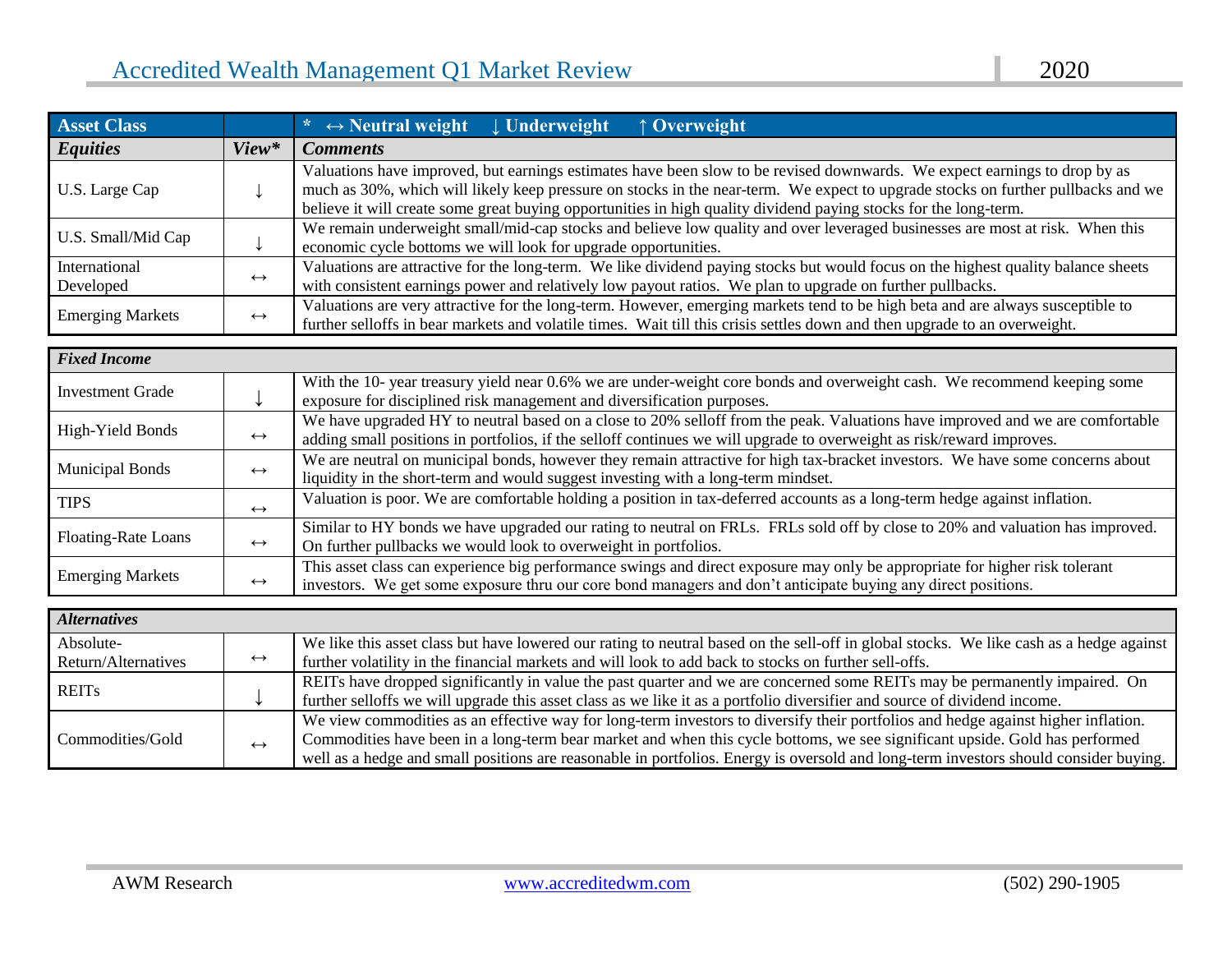#### **U.S. Stocks**

**Market Performance, First Quarter 2020**

| <b>Index</b>          | Q1 2020     | 1 YR        |
|-----------------------|-------------|-------------|
| S&P 500               | $(19.60\%)$ | $(6.98\%)$  |
| Russell 1000          | $(20.22\%)$ | $(8.03\%)$  |
| Russell 1000 Value    | (26.73%)    | (17.17%)    |
| Russell 1000 Growth   | $(14.10\%)$ | 0.91%       |
| <b>Russell Midcap</b> | (27.07%)    | $(18.31\%)$ |
| Russell 2000          | $(30.61\%)$ | $(23.99\%)$ |

Source: Morningstar

#### **International Stocks**

**Market Performance, First Quarter 2020**

| <b>Index</b>     | Q1 2020     | 1 YR        |
|------------------|-------------|-------------|
| <b>MSCI EAFE</b> | (22.72%)    | $(13.92\%)$ |
| <b>MCSI EME</b>  | (23.57%)    | (17.36%)    |
| <b>MSCI BRIC</b> | $(20.92\%)$ | $(14.62\%)$ |

- Global stocks are in a historical bear market, the speed and volatility of the selloff has been unprecedented. Valuations have improved, however we expect more earnings downgrades to keep pressure on stocks.
- Growth stocks outperformed value by a wide margin. Mainly because of significant sell-offs in energy, financials and materials, which tend to be in the value sector. Value stocks are not likely to outperform until the economy starts to improve
- We are seeing very opportunities to upgrade portfolios into high quality dividend paying stocks. Long-term investors should view this bear market as an opportunity to improve future returns.

- Foreign developed markets are in a bear market. Valuations are improving and long-term we like this asset class as markets bottom.
- Twin deficits in the US are ballooning, and when this crisis ends we expect the US \$ will trade lower. If the Dollar does sell-off we think it will be a catalyst for better foreign stock performance. Emerging markets, particularly value stocks, may offer the best absolute Source: Morningstar Source: Morningstar Source: Morningstar Source: Morningstar Source: Morningstar Source: Source: Source: Source: Source: Source: Source: Source: Source: Source: Source: Source: Source: Source: Source: So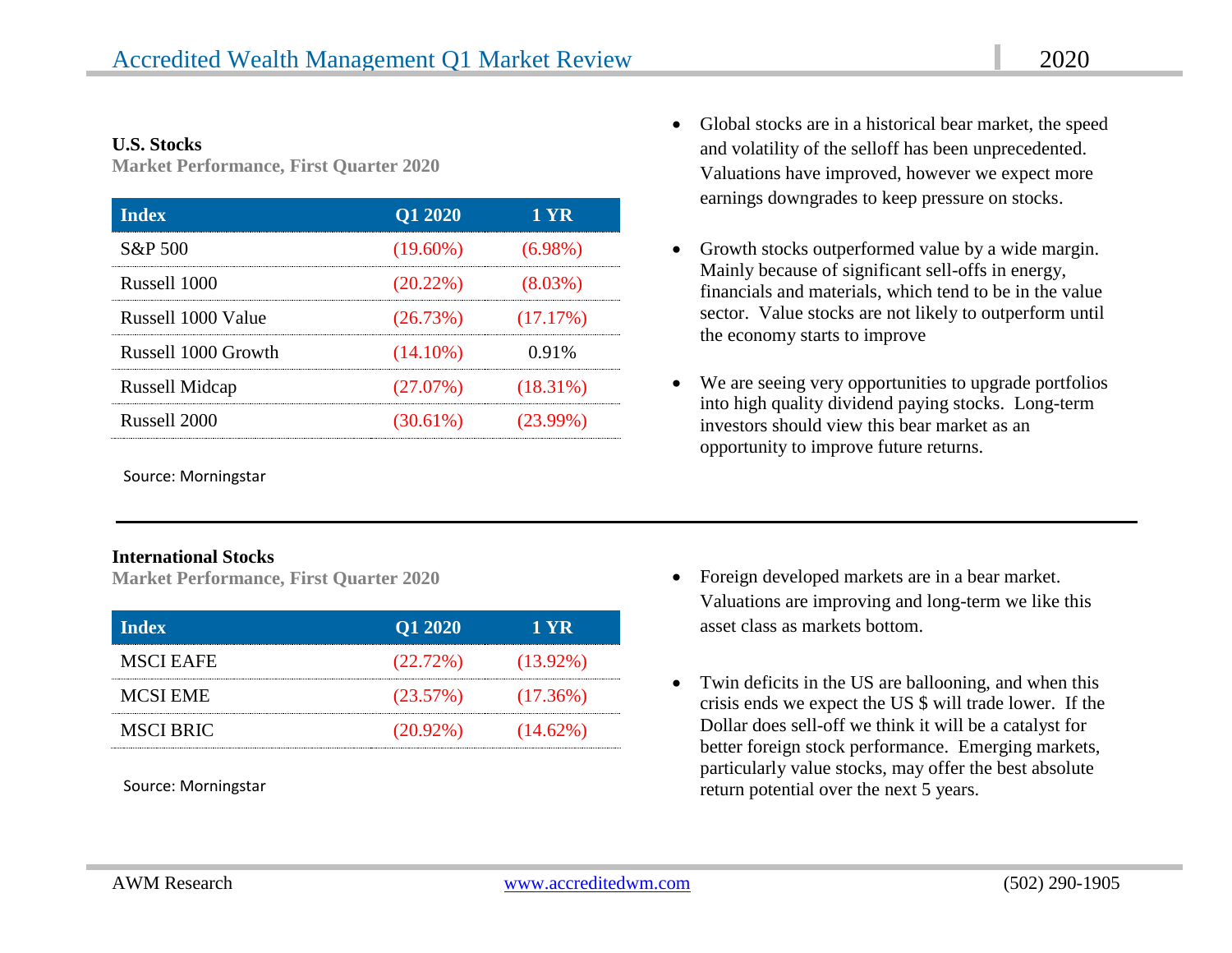#### **Fixed Income**

**Market Performance, First Quarter 2020**

| <b>Index</b>                                       | Q1 2020     | 1 YR       |
|----------------------------------------------------|-------------|------------|
| Vanguard Total Bond Index                          | 3.25%       | 8.95%      |
| Barclays Muni Bond                                 | $(0.63\%)$  | 3.85%      |
| Barclays US Corp High-Yield                        | $(12.68\%)$ | $(6.94\%)$ |
| <b>JPM GBI-EM Global</b><br>Diversified            | $(15.21\%)$ | $(6.52\%)$ |
| iShares TIPS Bond                                  | 1.67%       | 6.71%      |
| BofA Merrill Lynch 3 month<br><b>Treasury Note</b> | $0.30\%$    | 2.20%      |

Source: Morningstar

#### **Alternative Assets**

**Market Performance, First Quarter 2020**

| <b>Strategies</b>                       | Q1 2020     | 1 YR        |
|-----------------------------------------|-------------|-------------|
| PIMCO All Asset All Authority           | (19.37%)    | $(16.32\%)$ |
| <b>AQR</b> Diversified Arbitrage        | $(6.67\%)$  | $(1.96\%)$  |
| JPMorgan Hedged Equity                  | $(4.93\%)$  | 3.68%       |
| Vanguard REIT                           | $(24.11\%)$ | $(16.60\%)$ |
| <b>BNY Mellon Global Real</b><br>Return | $(9.27\%)$  | $(3.05\%)$  |

Source: Morningstar

- Core bonds were positive for the quarter, up 3.2%. With interest rates at current levels we would be underweight core bonds, keep durations relatively short and overweight cash.
- High-yield bonds sold off sharply in the first quarter and we upgraded them to neutral. In more aggressive accounts we think it is appropriate to start positions and if the sell-off were to continue we would start to upgrade to an overweight position.

- Most alternative assets held up relatively well compared to stocks in the quarter. We continue to like cash and gold as diversifiers and hedges against further market volatility.
- We like alternative assets as a strategic way to reduce risk and increase absolute returns in portfolios. We plan to maintain a position in alternative assets unless we see a significant pullback in traditional assets. We expect alternatives to significantly outperform bonds over the full market cycle.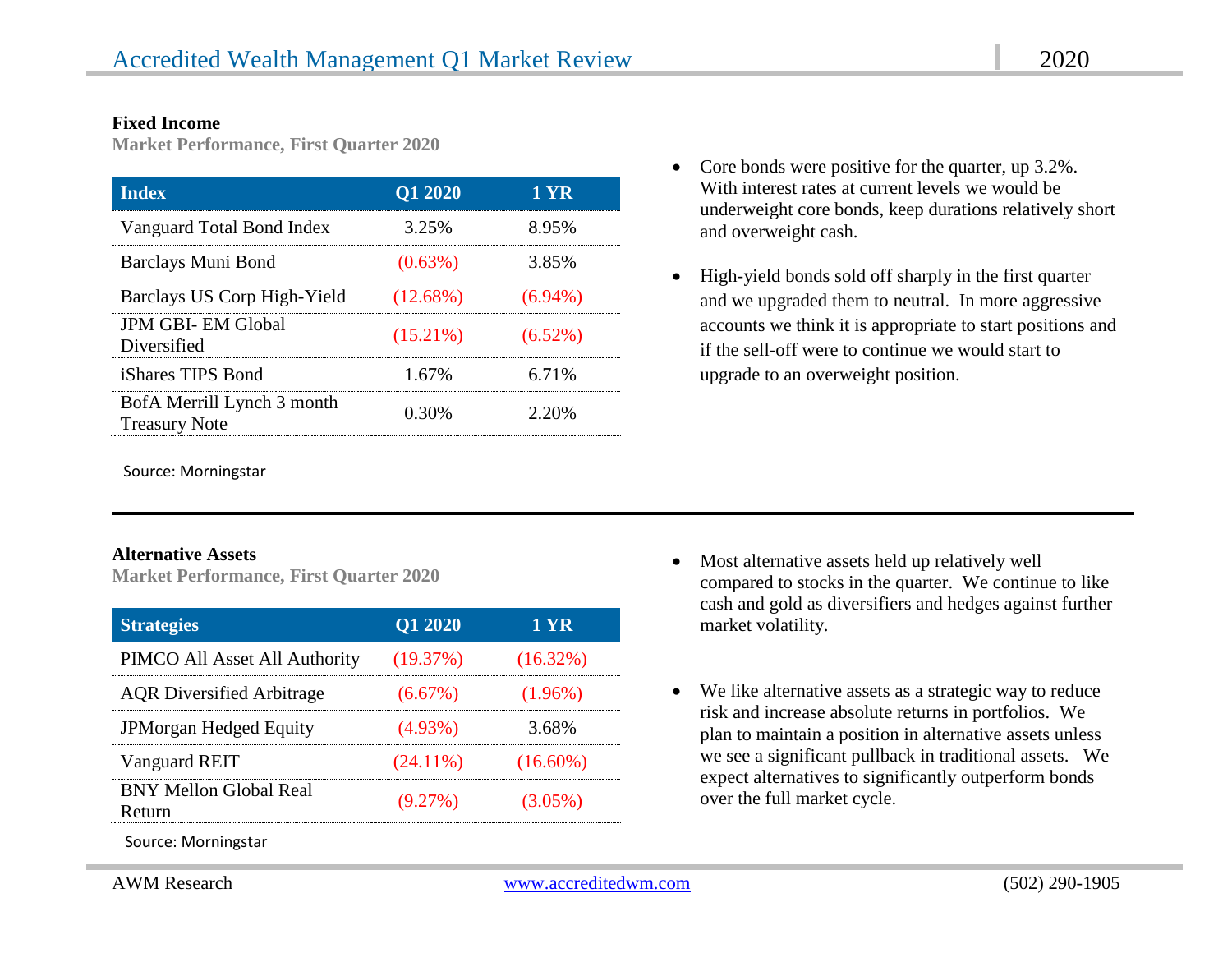# **Appendix:**

**Benchmark Definitions**

 $\ddot{\phantom{0}}$ 

| <b>U.S. Equity</b>          |       | <b>Description</b>                                                                                                                                                                                                                                                          |
|-----------------------------|-------|-----------------------------------------------------------------------------------------------------------------------------------------------------------------------------------------------------------------------------------------------------------------------------|
| S&P 500                     | Index | The index includes 500 leading US companies and captures approximately 80%<br>coverage of available market capitalization.                                                                                                                                                  |
| Russell 1000                | Index | The Russell 1000 Index measures the performance of the large-cap segment of the U.S.<br>equity universe and includes approximately 1000 of the largest securities. The Russell 1000<br>represents approximately 92% of the U.S. market.                                     |
| Russell 1000 Value          | Index | The Russell 1000 Value Index measures the performance of the large-cap value segment of<br>the U.S. equity universe. It includes those Russell 1000 companies with lower price-to-book<br>ratios and lower expected growth values.                                          |
| Russell 1000 Growth         | Index | The Russell 1000 Growth Index measures the performance of the large-cap growth segment<br>of the U.S. equity universe. It includes those Russell 1000 companies with higher price-to-<br>book ratios and higher forecasted growth values.                                   |
| Russell Midcap              | Index | The Russell Midcap Index measures the performance of the mid-cap segment of the U.S.<br>equity universe. It includes approximately 800 of the smallest securities based on a<br>combination of their market cap and current index membership.                               |
| Russell 2000                | Index | The Russell 2000 Index measures the performance of the small-cap segment of the U.S.<br>equity universe. It includes approximately 2000 of the smallest securities based on a<br>combination of their market cap and current index membership.                              |
| <b>International Equity</b> |       | <b>Description</b>                                                                                                                                                                                                                                                          |
| <b>MSCI EAFE</b>            | Index | The EAFE (Europe, Australasia, Far East) index consists of 21 developed market<br>country indexes, excluding the US & Canada. It is a free float-adjusted market<br>capitalization index that is designed to measure the equity market performance of<br>developed markets. |
| <b>MCSI EME</b>             | Index | The index is a free float-adjusted market capitalization index that is designed to measure<br>equity market performance of emerging markets and includes 23 emerging market<br>countries in the index.                                                                      |
| <b>MSCI BRIC</b>            | Index | The index is a free float-adjusted market capitalization weighted index that is designed<br>to measure the equity market performance of the following four emerging market<br>country indexes: Brazil, Russia, India and China.                                             |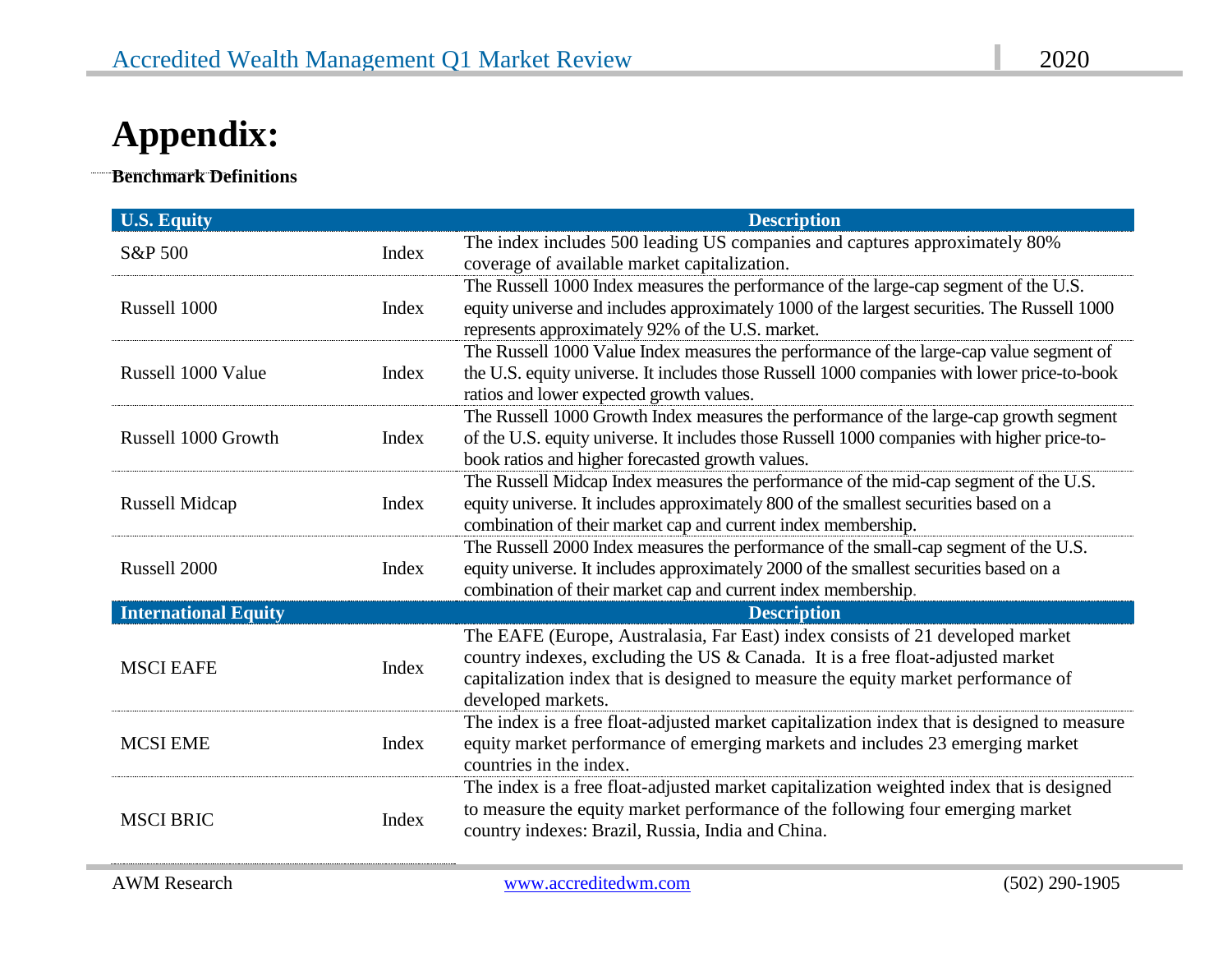| <b>Fixed Income</b>                                |                   | <b>Description</b>                                                                                                                                                                                                                                                                                                                 |
|----------------------------------------------------|-------------------|------------------------------------------------------------------------------------------------------------------------------------------------------------------------------------------------------------------------------------------------------------------------------------------------------------------------------------|
| Vanguard Total Bond Index                          | <b>Index Fund</b> | This index measures a wide spectrum of public, investment-grade, taxable, fixed income<br>securities in the United States-including government, corporate, and international<br>dollar-denominated bonds, as well as mortgage-backed and asset-backed securities, all<br>with maturities of more than 1 year.                      |
| <b>Barclays Aggregate Bond</b>                     | Index             | The U.S. Aggregate Index covers the USD-denominated, investment-grade, fixed-rate,<br>taxable bond market of SEC-registered securities. The index includes bonds from the<br>Treasury, Government-Related, Corporate, MBS (agency fixed-rate and hybrid ARM<br>pass-through bonds), ABS, and CMBS sectors.                         |
| Barclays Muni Bond                                 | Index             | The U.S. Municipal Indices cover the USD-denominated long term tax exempt bond<br>market. The index has four main sectors: state and local general obligation bonds,<br>revenue bonds, insured bonds, and pre-refunded bonds.                                                                                                      |
| Barclays US Corp High-<br>Yield                    | Index             | The index covers the USD-denominated, non-investment grade, fixed-rate, taxable<br>corporate bond market and excludes Emerging Markets debt.                                                                                                                                                                                       |
| <b>JPM GBI- EM Global Divers</b>                   | Index             | The index tracks returns for actively traded external debt instruments in emerging<br>markets. Included in the index are US-dollar denominated Brady bonds, Eurobonds,<br>and traded loans issued by sovereign entities.                                                                                                           |
| iShares TIPS Bond                                  | <b>ETF</b>        | The iShares TIPS Bond ETF seeks to track the investment results of an index composed<br>of inflation-protected U.S. Treasury bonds.                                                                                                                                                                                                |
| BofA Merrill Lynch 3 month<br><b>Treasury Note</b> | Index             | The 3-month US Treasury Note Index is comprised of a single issue purchased at the<br>beginning of the month and held for a full month. At the end of the month, that issue is<br>sold and rolled into a newly selected issue.                                                                                                     |
| <b>Alternative Assets</b>                          |                   | <b>Description</b>                                                                                                                                                                                                                                                                                                                 |
| PIMCO All Asset All<br>Authority                   | Mutual<br>Fund    | The investment seeks maximum real return, consistent with preservation of real capital<br>and prudent investment management. The primary benchmark for the fund is the S&P<br>500, with a secondary objective of Consumer Price Index +650 basis points.                                                                           |
| <b>AQR</b> Diversified Arbitrage                   | Mutual<br>Fund    | The investment seeks long-term absolute (positive) returns. It invests in a diversified<br>portfolio of instruments, including equities, convertible securities, debt securities, loans,<br>warrants, options, other types of derivative instruments.                                                                              |
| <b>JPMorgan Hedged Equity</b>                      | Mutual<br>Fund    | The investment seeks to capture the majority of the returns associated with equity<br>market investments, while exposing investors to less risk than other equity investments.<br>The fund invests in a broadly diversified portfolio of common stocks, while also selling<br>index call options and purchasing index put options. |